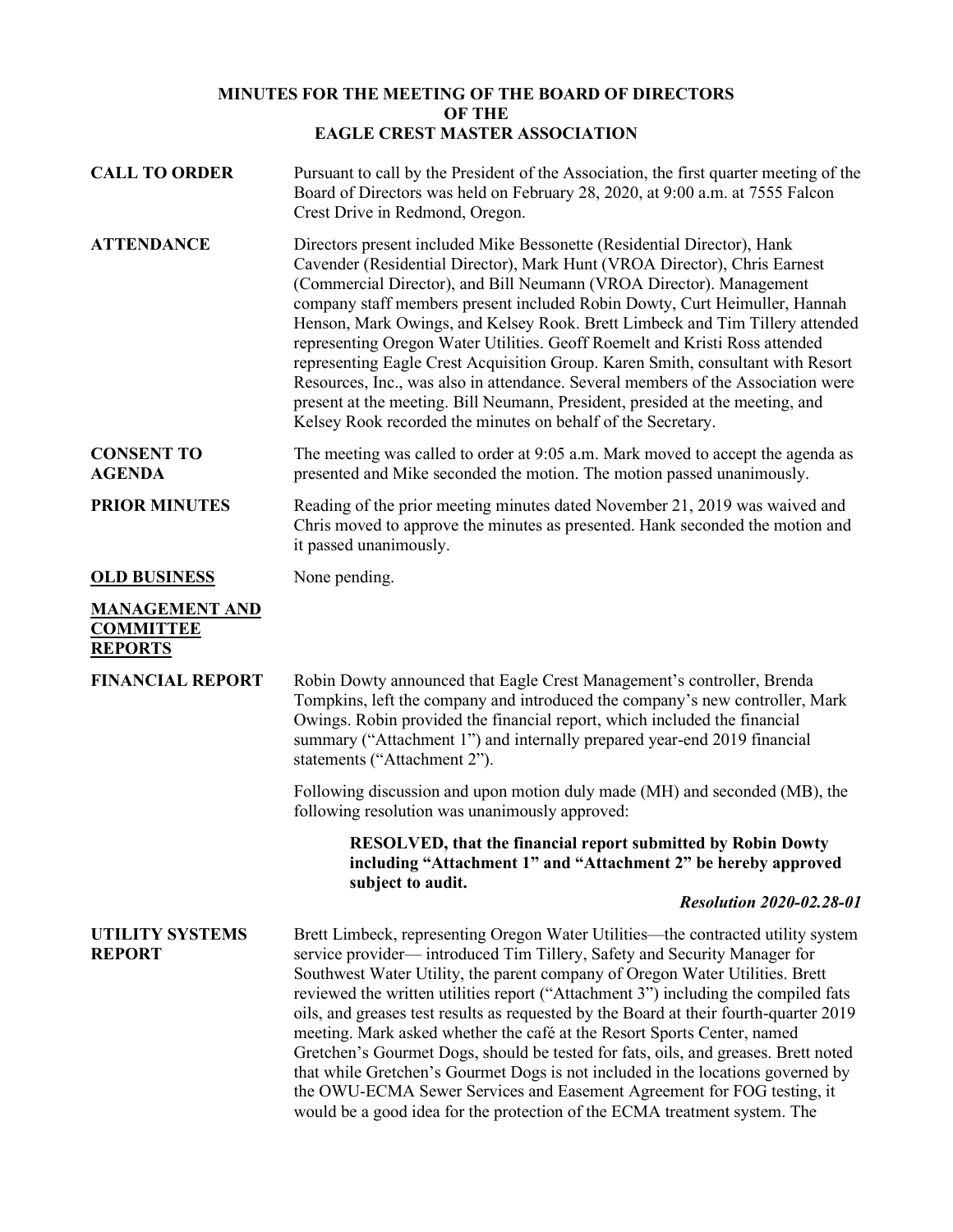|                                                                   | Board directed management to have a test performed at Gretchen's Gourmet Dogs<br>the beginning and end of their operational season. Tim extended OWU services to<br>contact the River Run Event Center operator to determine whether food is being<br>prepared on site and if so, offer an onsite inspection to determine whether grease<br>traps on site are adequate for building usage.                                                                                                                                                                                                                                 |
|-------------------------------------------------------------------|----------------------------------------------------------------------------------------------------------------------------------------------------------------------------------------------------------------------------------------------------------------------------------------------------------------------------------------------------------------------------------------------------------------------------------------------------------------------------------------------------------------------------------------------------------------------------------------------------------------------------|
| <b>JOINT USE SYSTEMS</b><br><b>EVALUATION</b><br><b>COMMITTEE</b> | Directors unanimously agreed to amend the agenda, moving next to the Joint Use<br>Systems Evaluation (JUSE) Committee to accommodate Eagle Crest Acquisition<br>Group representative and JUSE committee member Geoff Roemelt, Eagle Crest<br>General Manager. Geoff presented a slideshow summarizing proposed revisions to<br>the Resort Sports Center policies for access and use ("Attachment 4"). There was<br>no action requested of or taken by the Board.                                                                                                                                                           |
| <b>BACKFLOW</b><br><b>INSTALLATION</b><br><b>UPDATE</b>           | Hannah Henson provided Directors with a status update on the installation of<br>residential backflow prevention devices. No further action was requested of or taken<br>by Directors.                                                                                                                                                                                                                                                                                                                                                                                                                                      |
| <b>OPERATIONS</b><br><b>REPORT</b>                                | Hannah Henson presented the written operations report ("Attachment 5") and<br>front entry landscape revitalization plan ("Attachment 6"). The Board directed<br>management to ensure that evacuation route directional signage and "no pets"<br>sports field signs are covered in the resort-wide sign replacement project prior to<br>committing the balance remaining for the proposed front entry sign refurbishing.<br>President Bill Neumann directed management to work with WorldMark to ensure<br>any exterior signage they install is reviewed and approved in advance by the<br>Environmental Control Committee. |
|                                                                   | Following discussion and upon motion duly made (MH) and seconded (MB), the<br>following resolution was unanimously approved:                                                                                                                                                                                                                                                                                                                                                                                                                                                                                               |
|                                                                   | RESOLVED, that the front entry revitalization proposal submitted<br>by Management be approved, including the recommendation to<br>allocate the Facilities reserve fund positive variance designated for<br>directional sign replacements in 2019 to the refurbishment of the<br>front entry monument sign.                                                                                                                                                                                                                                                                                                                 |
|                                                                   | <b>Resolution 2020-02.28-02</b>                                                                                                                                                                                                                                                                                                                                                                                                                                                                                                                                                                                            |
|                                                                   | Kelsey Rook reviewed the insurance claim report ("Attachment 7") noting that<br>while the general liability claim remains open according to the insurance brokers,<br>no payment has been made to the claimant.                                                                                                                                                                                                                                                                                                                                                                                                            |
| <b>RESERVE EXPENSE</b><br><b>REPORT-2019</b><br><b>CLOSEOUT</b>   | Karen Smith, reporting for Resort Resources, Inc., presented the Evaluation of<br>Reserve Account Expenditures vs. Budget per 2019 Reserve Study ("Attachment"<br>8") noting there are two variances requiring Board approval.                                                                                                                                                                                                                                                                                                                                                                                             |
|                                                                   | Following discussion and upon motion duly made (MB) and seconded (CE), the<br>following resolution was unanimously approved:                                                                                                                                                                                                                                                                                                                                                                                                                                                                                               |
|                                                                   | <b>RESOLVED, that the Evaluation of Reserve Account Expenditures</b><br>vs. Budget per 2019 Reserve Study ("Attachment 8") be approved,<br>including the variances as noted in highlighting on the report.                                                                                                                                                                                                                                                                                                                                                                                                                 |
|                                                                   | <b>Resolution 2020-02.28-03</b>                                                                                                                                                                                                                                                                                                                                                                                                                                                                                                                                                                                            |
| <b>GOLF OVERSIGHT</b><br><b>COMMITTE</b>                          | Mike Bessonette provided a verbal report on the committee's most recent meeting,<br>noting that the group is developing ideas for capital improvement projects. Mike                                                                                                                                                                                                                                                                                                                                                                                                                                                       |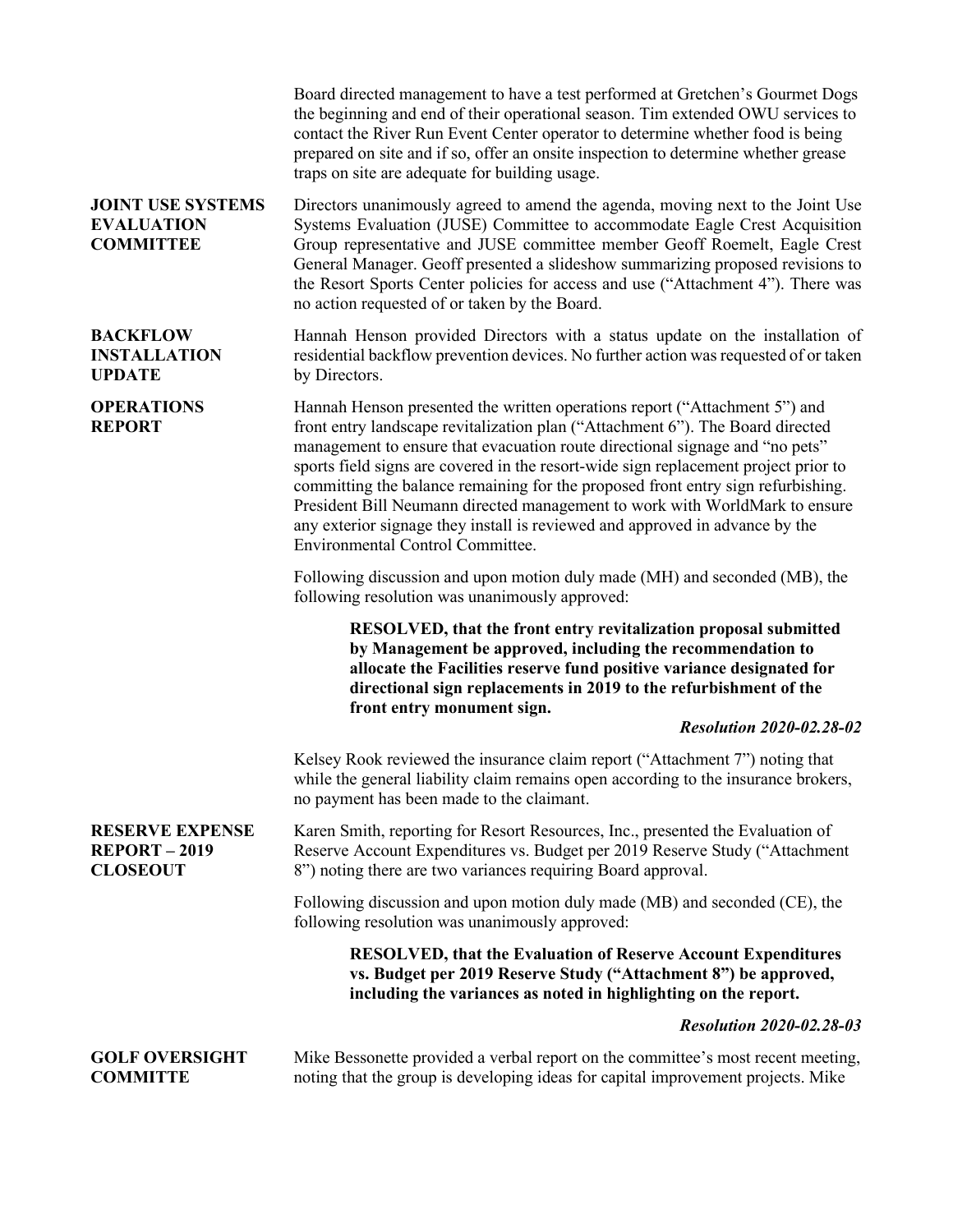|                                                            | added he recognizes the importance of identifying funds for critical mechanical<br>equipment replacement.                                                                                                                                                                                                     |
|------------------------------------------------------------|---------------------------------------------------------------------------------------------------------------------------------------------------------------------------------------------------------------------------------------------------------------------------------------------------------------|
| <b>ENVIRONMENTAL</b><br><b>CONTROL</b><br><b>COMMITTEE</b> | Jim Madison, committee chair, reported approval of two new applications, one<br>being the front entrance landscape plan presented by management and the other<br>being a storage building to house the chemical feeder equipment for the Redtail<br>Hawk Pool. Kelsey noted that Hank's term is up this year. |
|                                                            | Following discussion and upon motion made (MB) and seconded (CE), the<br>following resolution was unanimously approved:                                                                                                                                                                                       |
|                                                            | <b>RESOLVED, that Hank Cavender be reappointed to the</b><br><b>Environmental Control Committee, with a 3-year term expiring</b><br><b>March 2022.</b>                                                                                                                                                        |
|                                                            | <b>Resolution 2020-02.28-04</b>                                                                                                                                                                                                                                                                               |
| <b>COVENANT</b><br><b>COMPLIANCE</b><br><b>COMMITTEE</b>   | Hank Cavender, committee chair, reported no new activity from the committee.                                                                                                                                                                                                                                  |
| <b>CONTRACTS</b><br><b>MANAGEMENT</b><br><b>COMMITTEE</b>  | Kelsey Rook reviewed the memo "ECMA Contracts Management Committee<br>Applicants" (Attachment 9") with Directors.                                                                                                                                                                                             |
|                                                            | Following discussion and upon motion made (MB) and seconded (CE), the<br>following resolution was unanimously approved:                                                                                                                                                                                       |
|                                                            | <b>RESOLVED, that the members of the Contracts Management</b><br><b>Committee will be as follows:</b>                                                                                                                                                                                                         |
|                                                            | <b>Mike Bessonette (EHOA)</b><br><b>Hank Cavender (FVE)</b><br><b>John Duval (FVE)</b><br><b>Arron Curtis (ECHC)</b><br><b>George Kurtz (VROA)</b><br><b>Bill Neumann (VROA)</b><br><b>Carol Tracy (RVVE)</b>                                                                                                 |
|                                                            | <b>Resolution 2020-02.28-05</b>                                                                                                                                                                                                                                                                               |
| <b>SCHEDULED 1st</b>                                       |                                                                                                                                                                                                                                                                                                               |

## **QUARTER BUSINESS**

**2020 RESERVE EXPENSES**

Karen Smith, reporting for Resort Resources, Inc., provided the Evaluation of Reserve Account Expenditures vs. Budget per 2019 Reserve Study ("Attachment 10") with the identification of proposed planned expenses as indicated by the letter "P". The Board directed management to remove the "P" planned identifier from the "Sign, Main Entry, Refurbish" as that cost is replaced with the full sign refurbishment included in the front entry revitalization project. Directors also agreed to remove the "P" planned indicator for all equestrian building expenditures, directing management to develop a proposal for the usage of that area with input from the VROA Ownership Enhancement Focus Group.

Following discussion and upon motion duly made (MH) and seconded (HC), the following resolution was unanimously approved:

> **RESOLVED, that the 2020 reserve fund expenses identified as "planned" in the Evaluation of Reserve Account Expenditures vs.**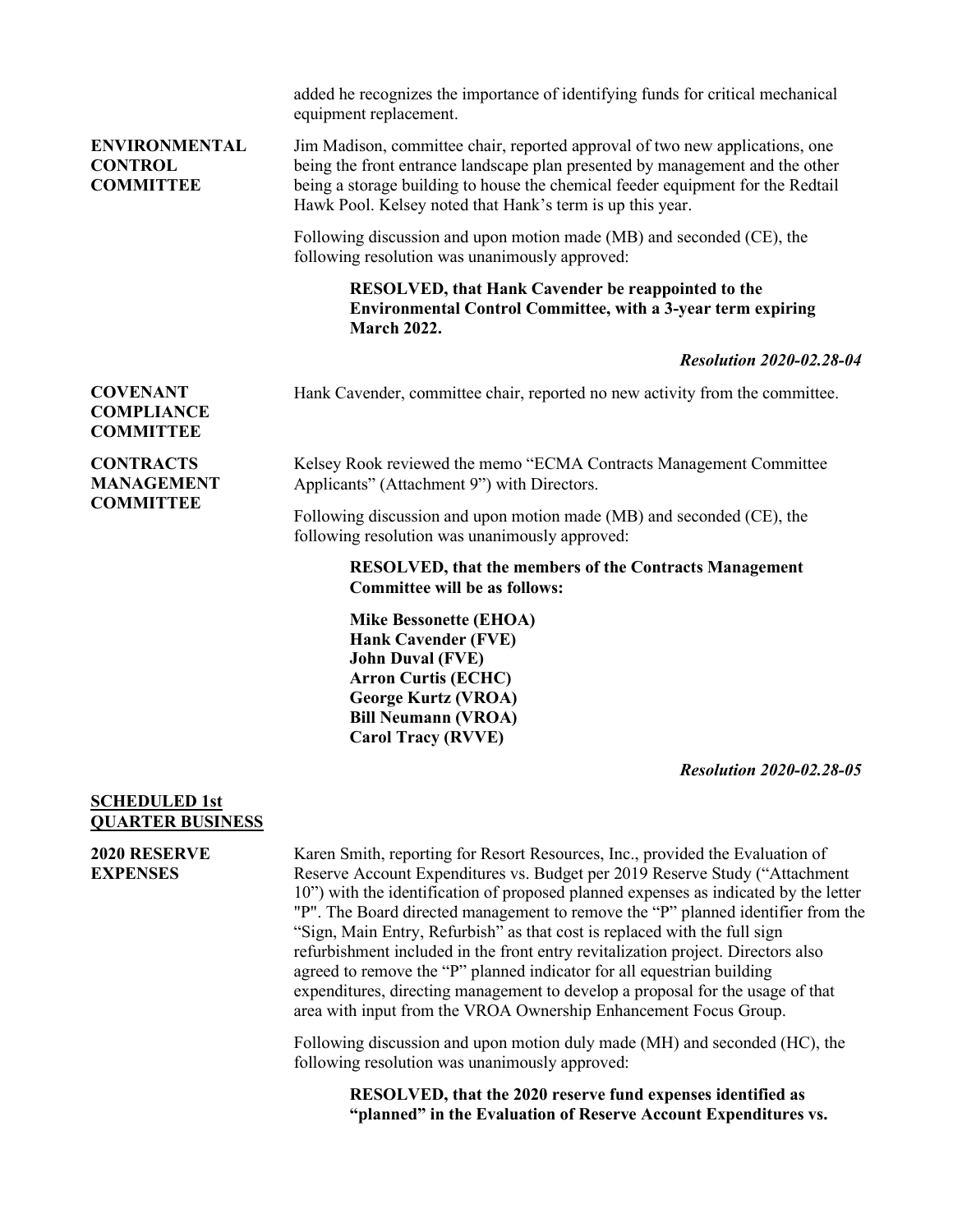**Budget per 2020 Reserve Study ("Attachment 10"), adjusted to remove "Sign, Main Entry, Refurbish" and all equestrian building assets, be approved; and further, that the expense variances noted in highlighting on the report also be approved.**

*Resolution 2020-02.28-06*

| <b>UNFINISHED</b><br><b>BUSINESS</b>          |                                                                                                                                                                                                                                                                                                                                                                                                                                                                                                                                                                |
|-----------------------------------------------|----------------------------------------------------------------------------------------------------------------------------------------------------------------------------------------------------------------------------------------------------------------------------------------------------------------------------------------------------------------------------------------------------------------------------------------------------------------------------------------------------------------------------------------------------------------|
| <b>WHEEL FUN RENTAL</b><br><b>CONTRACT</b>    | Karen Smith presented an update on the Wheel Fun Rental contract ("Attachment<br>11") reviewed by Association attorney, Michelle Da Rosa. Karen added that the<br>contract draft provided to directors is pending final review with the sports center<br>manager to confirm the business content and shared responsibilities. Following<br>that review, she advised that Ms. DaRosa may need to make clarifying<br>amendments. Karen requested approval to finalize the contract draft subject to<br>this final business review and associated DaRosa changes. |
|                                               | Following discussion and upon motion duly made (MB) and seconded (MH), the<br>following resolution was unanimously approved:                                                                                                                                                                                                                                                                                                                                                                                                                                   |
|                                               | RESOLVED, that the President be authorized to consummate the<br>Wheel Fun Rental contract incorporating the final business and legal<br>adjustments provided by Eagle Crest Management, Resort<br>Resources, and attorney DaRosa.                                                                                                                                                                                                                                                                                                                              |
|                                               | <b>Resolution 2020-02.28-07</b>                                                                                                                                                                                                                                                                                                                                                                                                                                                                                                                                |
| <b>GOLF RESERVE</b>                           | Karen Smith presented the 2020 ECMA Golf Reserve Study ("Attachment 12").                                                                                                                                                                                                                                                                                                                                                                                                                                                                                      |
| <b>STUDY</b>                                  | Following discussion and upon motion duly made (MH) and seconded (HC), the<br>following resolution was unanimously approved:                                                                                                                                                                                                                                                                                                                                                                                                                                   |
|                                               | RESOLVED, that the 2020 updates to the Association's Golf Reserve<br>Study ("Attachment 12") be approved as submitted.<br><b>Resolution 2020-02.28-08</b>                                                                                                                                                                                                                                                                                                                                                                                                      |
| <b>NEW BUSINESS</b>                           |                                                                                                                                                                                                                                                                                                                                                                                                                                                                                                                                                                |
| <b>POOLSIDE GRILL</b><br><b>LEASE RENEWAL</b> | Hannah Henson presented the updated Sports Center Poolside Grill Sublease<br>("Attachment 13"), noting that the same food service vendor is returning for the<br>2020 season.                                                                                                                                                                                                                                                                                                                                                                                  |
|                                               | Following discussion, and upon motion duly made (MB) and seconded (BN), the<br>following resolution was unanimously approved:                                                                                                                                                                                                                                                                                                                                                                                                                                  |
|                                               | RESOLVED, that the poolside grill lease renewal be approved as<br>presented, and that the Board President be authorized to sign on<br>behalf of the ECMA Board.<br><b>Resolution 2020-02.28-09</b>                                                                                                                                                                                                                                                                                                                                                             |
| <b>RESERVE FUND</b><br><b>INVESTMENTS</b>     | Following discussion, and upon motion duly made (CE) and seconded (HC), the<br>following resolution was unanimously approved:                                                                                                                                                                                                                                                                                                                                                                                                                                  |
|                                               | <b>RESOLVED, that the Board adopts the reserve fund investment</b><br>policy and authorizes Robin Dowty, Chris Earnest, and Curt                                                                                                                                                                                                                                                                                                                                                                                                                               |